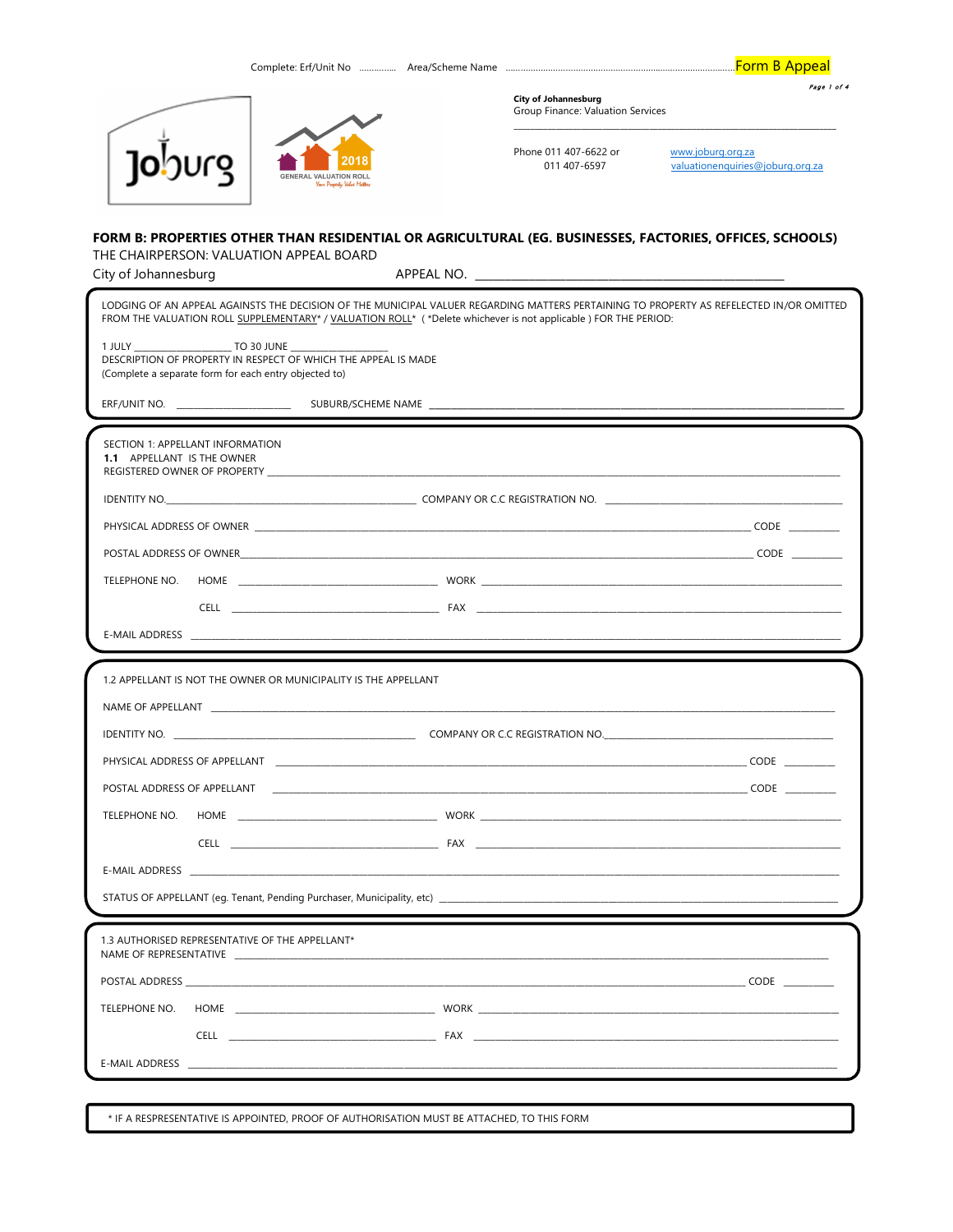Page2 of 4

## FORM B: PROPERTIES OTHER THAN RESIDENTIAL OR AGRICULTURAL (EG. BUSINESSES, FACTORIES, OFFICES, SCHOOLS)

## THE CHAIRPERSON: VALUATION APPEAL BOARD

|  |  | City of Johannesburg |  |
|--|--|----------------------|--|
|--|--|----------------------|--|

|                                                                                                                                      | NAME OF BONDHOLDER (if applicable) (if applicable) |
|--------------------------------------------------------------------------------------------------------------------------------------|----------------------------------------------------|
|                                                                                                                                      |                                                    |
|                                                                                                                                      |                                                    |
|                                                                                                                                      |                                                    |
|                                                                                                                                      | Page 3 of 4                                        |
|                                                                                                                                      |                                                    |
|                                                                                                                                      |                                                    |
|                                                                                                                                      |                                                    |
|                                                                                                                                      |                                                    |
| SECTION 3: DESCRIPTION OF BUILDINGS (FOR SECTIONAL TITLES SEE SECTION 4)                                                             |                                                    |
| 3.1 TENANT AND RENT INFORMATION - ANNEXURE A                                                                                         |                                                    |
|                                                                                                                                      |                                                    |
|                                                                                                                                      |                                                    |
|                                                                                                                                      |                                                    |
| 3.2 SCHEDULE OF EXPENSES INCLUDING: MUNICIPAL, ADMINISTRATION, INSURANCES, SECURITY etc. - ANNEXURE B                                |                                                    |
| 3.3<br>STATEMENT OF INCOME & EXPENDITURE FOR PREVIOUS FINANCIAL YEAR - ANNEXURE C                                                    |                                                    |
| 3.4 BUILDING SIZES - ANNEXURE D                                                                                                      |                                                    |
|                                                                                                                                      | BUILDING NO. SIZE $(M^2)$ SIZE $(M^2)$             |
| IF THE PROPERTY HAS NOT BEEN DEVELOPED TO ITS HIGHEST AND BEST USE, INDICATE THE EXTENT OF LAND THAT IS AVAILABLE FOR FURTHER<br>3.5 |                                                    |
| DEVELOPMENT<br>$\frac{1}{2}$ (M <sup>2</sup> )                                                                                       |                                                    |
|                                                                                                                                      |                                                    |
|                                                                                                                                      |                                                    |
|                                                                                                                                      |                                                    |
|                                                                                                                                      |                                                    |
|                                                                                                                                      |                                                    |
|                                                                                                                                      |                                                    |
|                                                                                                                                      |                                                    |
|                                                                                                                                      |                                                    |
|                                                                                                                                      |                                                    |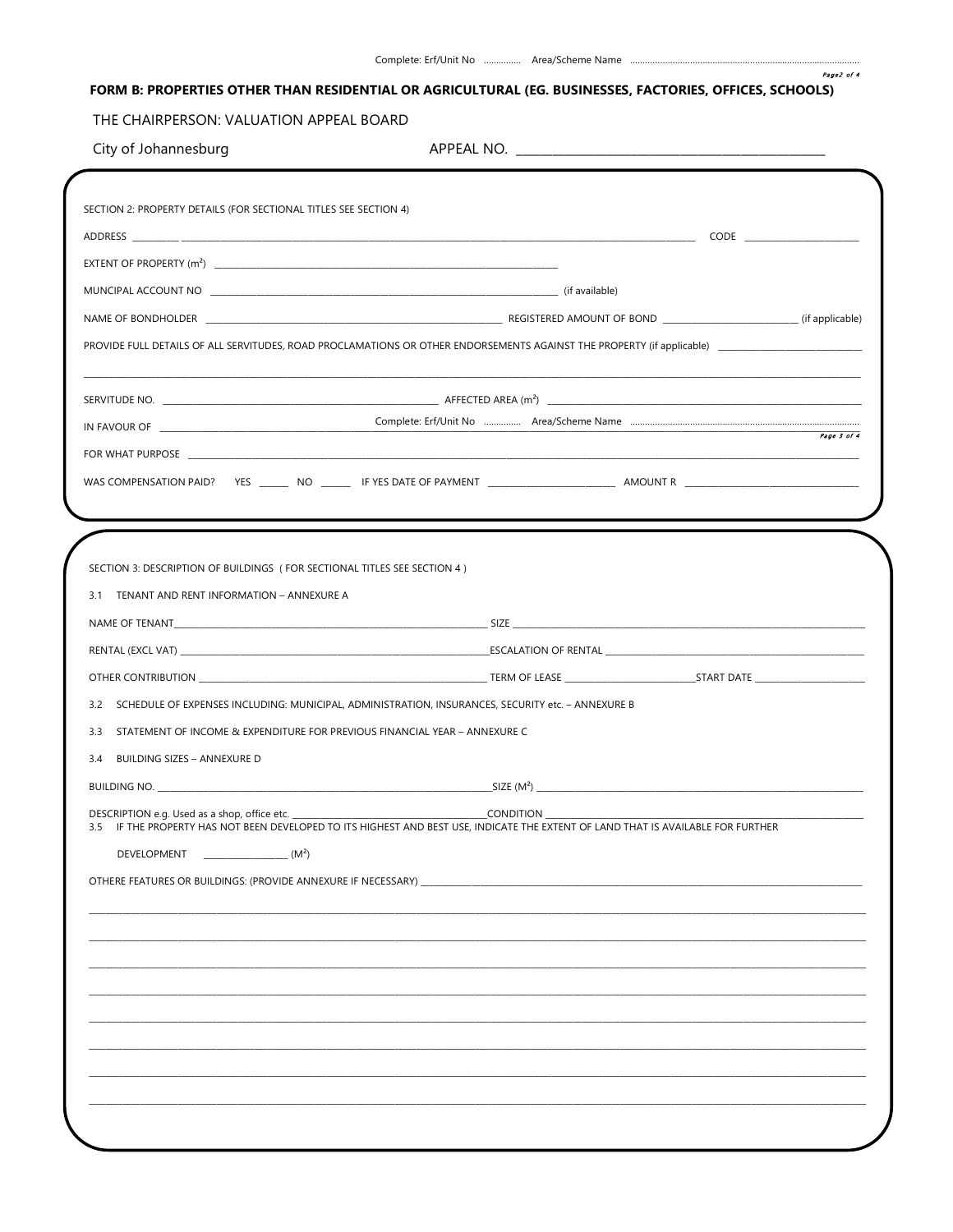## FORM B: PROPERTIES OTHER THAN RESIDENTIAL OR AGRICULTURAL (EG. BUSINESSES, FACTORIES, OFFICES, SCHOOLS)

## THE CHAIRPERSON: VALUATION APPEAL BOARD

| City of Johannesburg                                                                                                                        |                                                                                                                                                                                                                               |  |
|---------------------------------------------------------------------------------------------------------------------------------------------|-------------------------------------------------------------------------------------------------------------------------------------------------------------------------------------------------------------------------------|--|
| SECTION 4: SECTIONAL TITLE UNITS                                                                                                            |                                                                                                                                                                                                                               |  |
|                                                                                                                                             | NAME OF MANAGING AGENT <b>A CONSERVERT CONTROL</b> TEL NO.                                                                                                                                                                    |  |
|                                                                                                                                             |                                                                                                                                                                                                                               |  |
|                                                                                                                                             |                                                                                                                                                                                                                               |  |
| TENANT AND RENT INFORMATION - ANNEXURE A (ADD ANNEXURE FOR ADDITIONAL INFORMATION)                                                          |                                                                                                                                                                                                                               |  |
|                                                                                                                                             |                                                                                                                                                                                                                               |  |
|                                                                                                                                             |                                                                                                                                                                                                                               |  |
|                                                                                                                                             |                                                                                                                                                                                                                               |  |
| MONTHLY LEVY R<br>COMMON PROPERTY CONSISTS OF: DETAILS OF EXCLUSIVE AREAS                                                                   |                                                                                                                                                                                                                               |  |
|                                                                                                                                             |                                                                                                                                                                                                                               |  |
|                                                                                                                                             |                                                                                                                                                                                                                               |  |
|                                                                                                                                             |                                                                                                                                                                                                                               |  |
| R.<br>IF YOUR PROPERTY HAS BEEN ON THE MARKET IN THE LAST 3 YEARS WHAT WAS THE ASKING PRICE?<br>NAME OF AGENT                               | <b>EXAMPLE IN TEL NO.</b><br>SALES TRANSACTIONS (OF OTHER PROPERTIES IN THE VICINITY) USED BY APPELLANT IN DETERMINING THE MARKET VALUE OF THE PROPERTY OBJECTED TO                                                           |  |
|                                                                                                                                             |                                                                                                                                                                                                                               |  |
|                                                                                                                                             | DATE OF SALE POLICIES AND ACCOUNT AND ACCOUNT OF SELLING PRICE POLICIES AND ACCOUNT OF SALE PRICE PRICE PRICE SELLING PRICE PRICE AND A SELLING PRICE PRICE AND A SELLING PRICE PRICE AND A SELLING PRICE AND A SELLING PRICE |  |
| <b>SECTION 5: APPEAL DETAILS</b><br>EXTENT <b>And Constitution Constitution and Constitution Constitution Constitution</b><br>NAME OF OWNER | PARTICULARS AS REFLECTED IN VALUATION ROLL CHANGES REQUESTED BY APPELLANT<br>ADVERSE FEATURES AND/OR FURTHER REASONS IN SUPPORT OF THIS APPEAL (ANNEXURE CAN BE PROVIDED) _____________                                       |  |
|                                                                                                                                             |                                                                                                                                                                                                                               |  |



**City of Johannesburg** Group Finance: Valuation Services

011 407-6597

Phone 011 407-6622 or

www.joburg.org.za valuationenquiries@joburg.org.za

FORM B: PROPERTIES OTHER THAN RESIDENTIAL OR AGRICULTURAL (EG. BUSINESSES, FACTORIES, OFFICES, SCHOOLS)